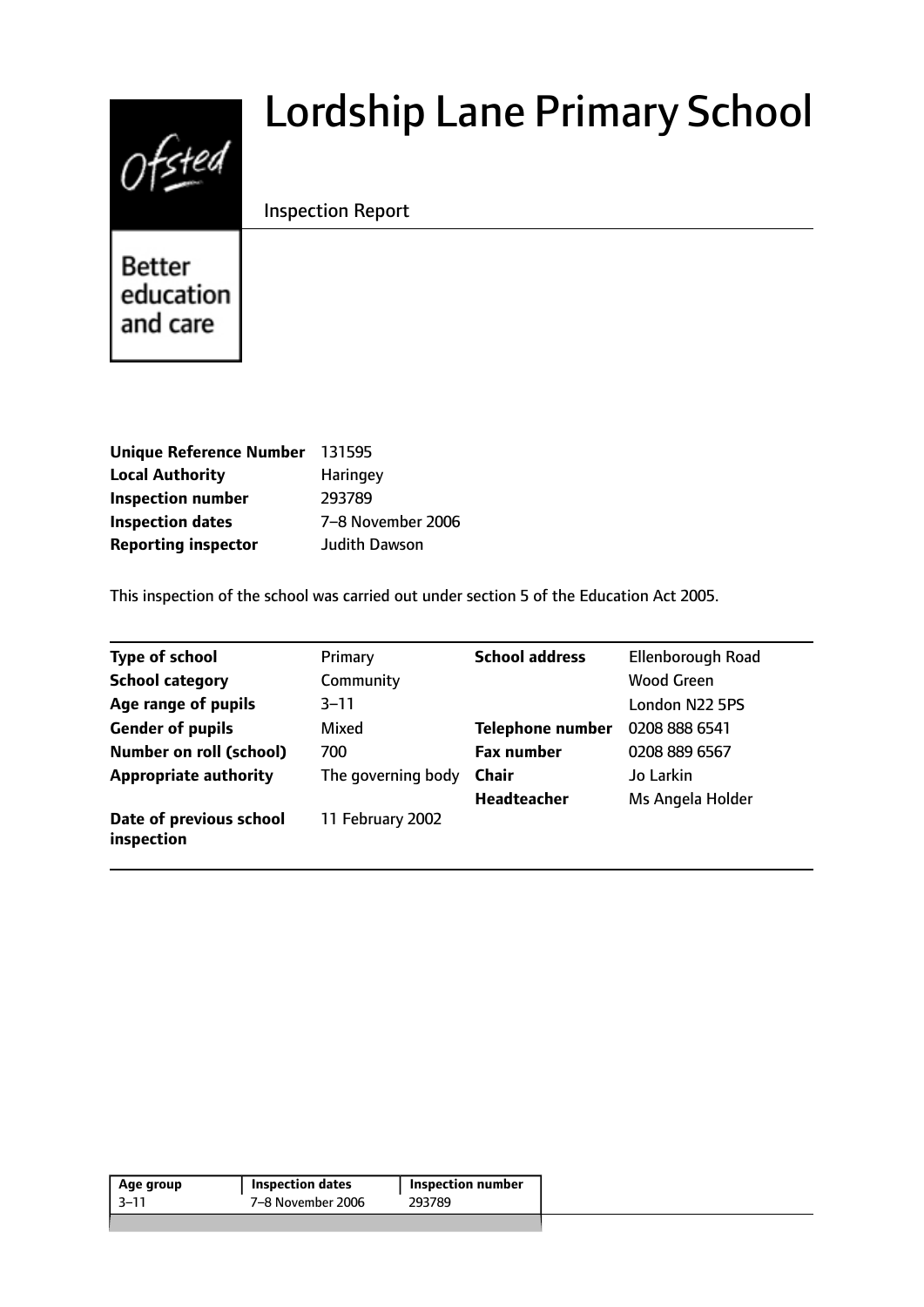© Crown copyright 2006

Website: www.ofsted.gov.uk

This document may be reproduced in whole or in part for non-commercial educational purposes, provided that the information quoted is reproduced without adaptation and the source and date of publication are stated.

Further copies of this report are obtainable from the school. Under the Education Act 2005, the school must provide a copy of this report free of charge to certain categories of people. A charge not exceeding the full cost of reproduction may be made for any other copies supplied.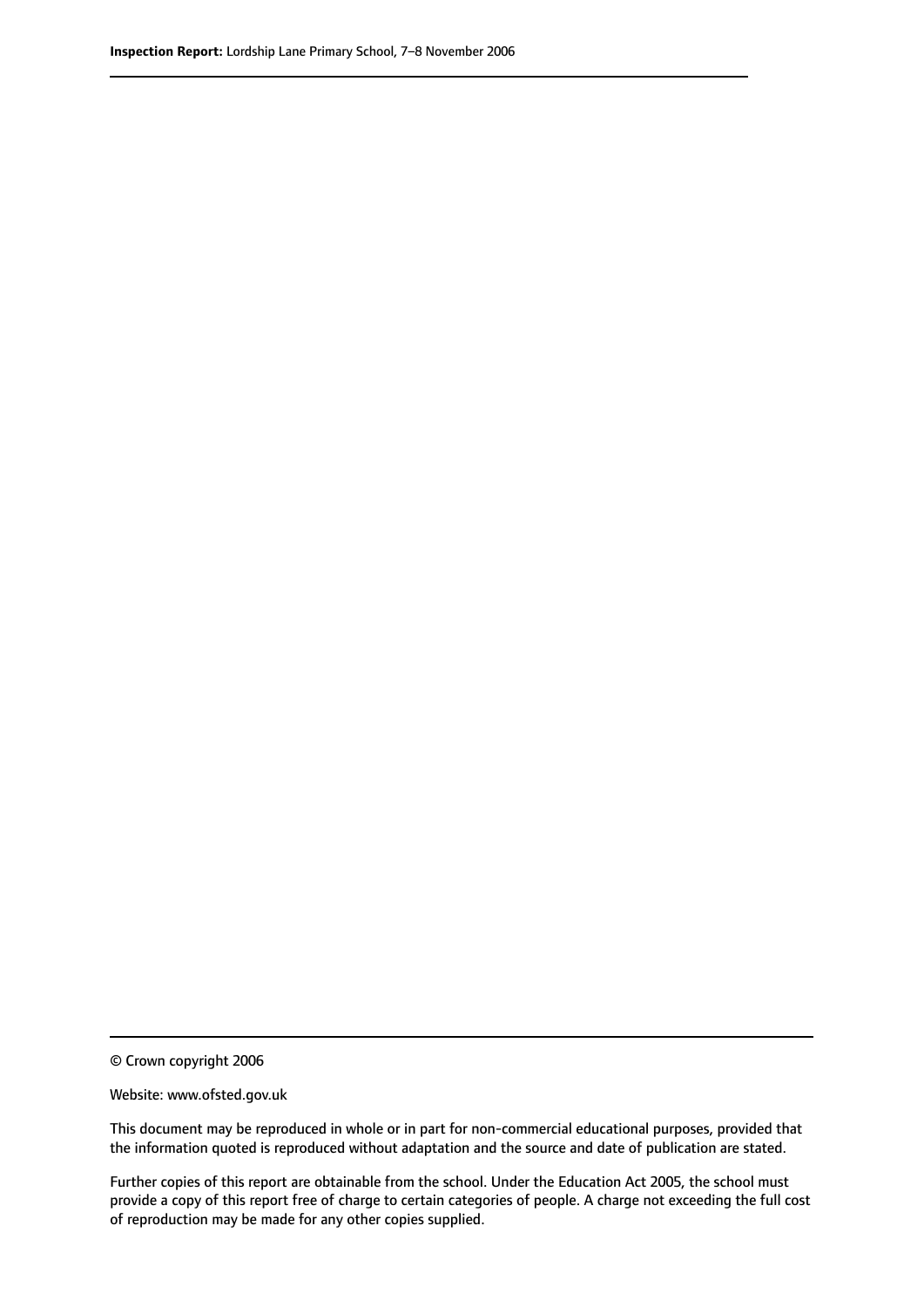# **Introduction**

The inspection was carried out by four additional inspectors.

## **Description of the school**

This much larger than average primary school serves an area of high ethnic diversity and of high levels of deprivation. About 75% of the pupils in Years 1 to 6 have English as an additional language and a similar percentage hardly speak English at all when they join the nursery. Over 27% of the pupils are classified as mobile, including asylum seekers and refugees, which is much higher than average. The number of pupils entitled to free school meals is well above average. This results in low attainment on entry to school. The school has Information and Communication Technology (ICT) Training School status and Partnership Training status.

### **Key for inspection grades**

| Grade 1 | Outstanding  |
|---------|--------------|
| Grade 2 | Good         |
| Grade 3 | Satisfactory |
| Grade 4 | Inadequate   |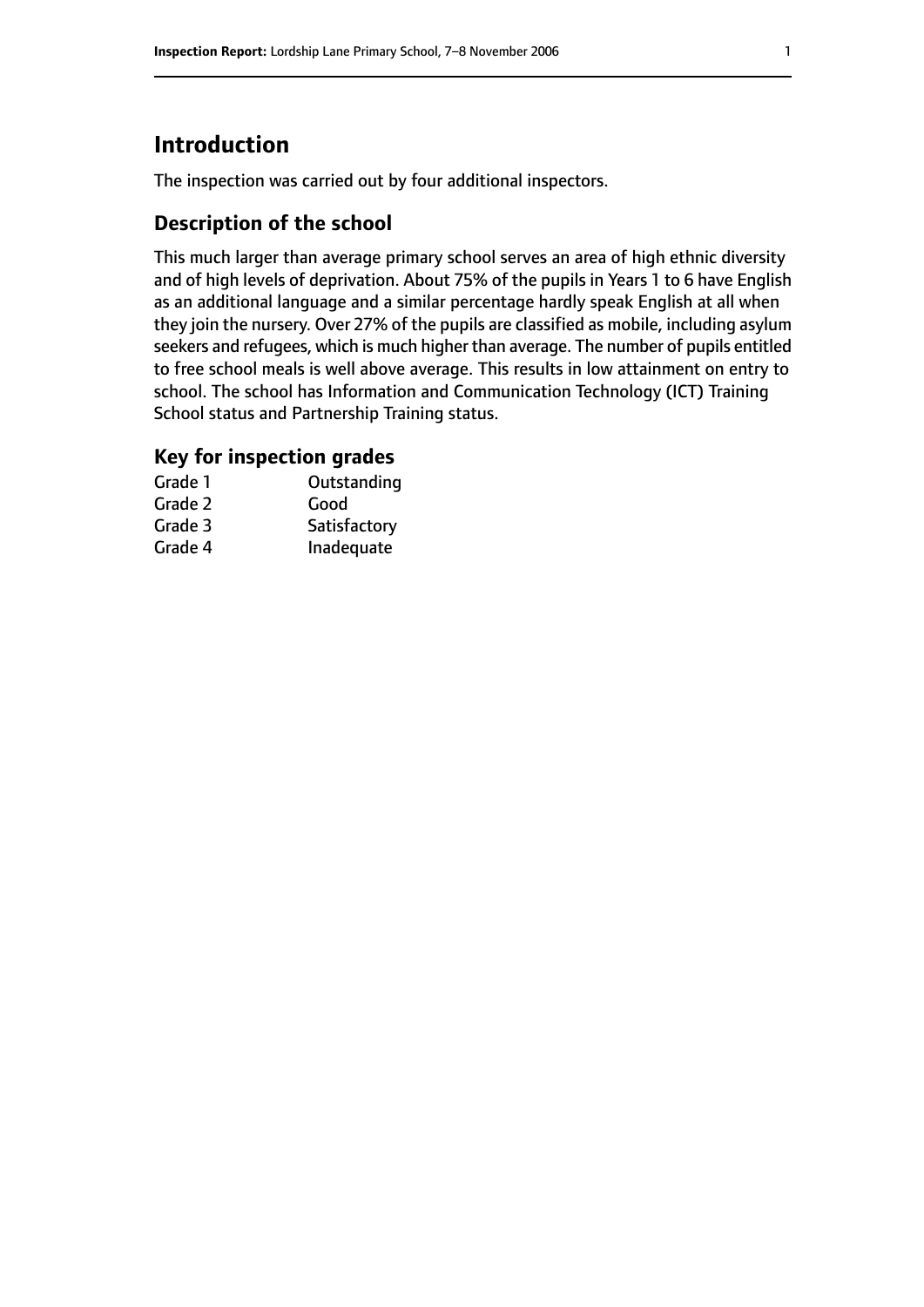# **Overall effectiveness of the school**

#### **Grade: 3**

Lordship Lane Primary School has been through a period where standards have fallen and pupils were not achieving as well as they should be. This was due, in part, to changes in the school population with many more pupils entering school with a very limited knowledge of the English language. However, the school is working successfully to rectify this underachievement. The school has an accurate view of its effectiveness and inspectors agree that it now provides a satisfactory standard of education.

Standards, overall, are below average in English, mathematics and science. Taking account of pupils' starting points, this represents a satisfactory level of achievement. Children start school with low levels of knowledge and skills, most having little English language. Children are well taught in the Nursery and Reception classes and they make good progress, although few achieve their learning goals by the time they join Year 1. Although pupils make satisfactory progress in Years 1 and 2, standards in reading, writing and mathematics remain below average by Year 2. About half the pupils who attend the school throughout Years 1 to 6 make good progress, many attaining national averages by Year 6. This represents about a quarter of the pupils. The well above average number of pupils joining the school with little English Language make satisfactory progress but do not have time to reach their full potential before leaving the school.

Teaching is satisfactory overall. Recent improvements in identifying pupils' learning needs and responding to them have started to raise achievement, especially amongst pupils who have been in school since the Foundation Stage. However, pupils throughout the school need more guidance on how to improve their work and teachers need to ensure that their planning meets the needs of all pupils so that pupils make better progress throughout the school. The curriculum is satisfactory. While more needs to be done to establish links between subjects to enable pupils to apply their English and mathematics skills throughout the curriculum, provision for music and physical education is good and pupils achieve well in these subjects. Pupils do well in sport and the school holds most of the local sporting awards. Pupils have satisfactory opportunities to develop skills that prepare them for their future lives.

This is an inclusive school and pupils who join the school after the Foundation Stage swiftly settle into school life. Good support systems, including the support of other pupils who speak the same language makes them feel at home. As one pupil said, 'I was frightened on the first day but my new friends were great. I love this school.' Attendance has improved since the last inspection although it is still below the national average. Pupils are enthusiastic about their work, respect each other and the adults in school and behave well. They know how to keep healthy and safe. The school council, monitors and playground buddies take their responsibilities seriously. Pupils receive good pastoral care, guidance and support, enabling them to thrive in school. Academic guidance is satisfactory. Spiritual, moral, social and cultural development is good and the school is justifiably proud of its multicultural traditions and good quality music. Parents are very pleased with the work of the school and the care their children receive.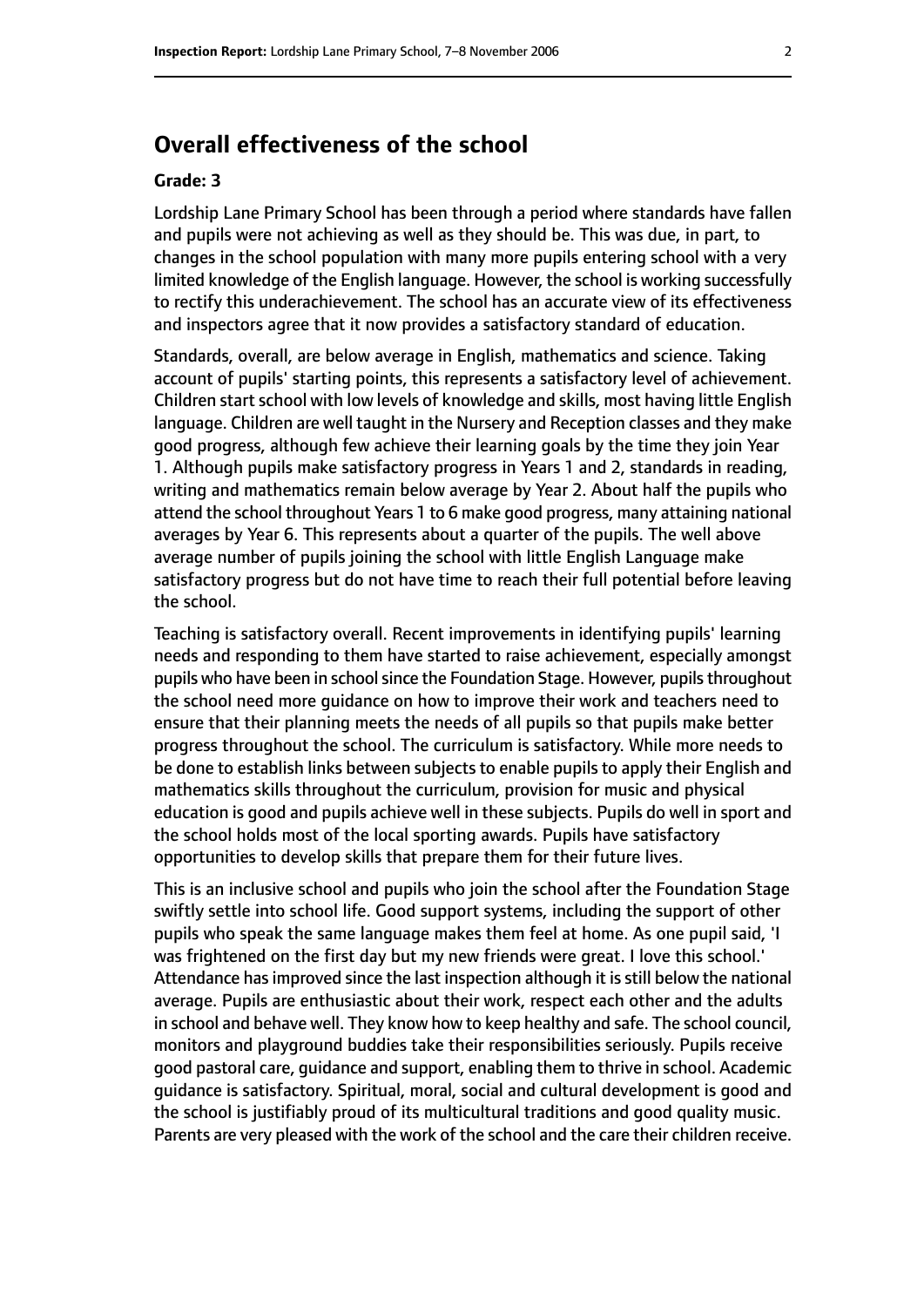The headteacher and senior management team have a good understanding of the school's strengths and weaknesses and have accurately identified areas for development. Recent changes in the school's management structure have enabled staff to respond to the challenges the school faces. For example, a team of teachers have begun to monitor pupils' progress throughout the school to identify those who need support or additional challenge. However, subject leaders have not yet established robust systems for monitoring teaching and learning in their subjects and are just beginning to establish links between subjects to enable pupils to develop their skills.

#### **What the school should do to improve further**

- Ensure that all teachers match work to the needs of all pupils in order to raise standards in English, mathematics and science.
- Make sure all teachers give good guidance to their pupils to help them improve their work.
- Develop the role of subject leaders to better support the development of pupils' skills across the curriculum.

# **Achievement and standards**

#### **Grade: 3**

Attainment on entry to school is low. Children are given good support in developing language skills in Foundation Stage classes. This supports future learning well and many pupils who stay at the school through to Year 6 attain national averages in English, mathematics and science. Although overall results in national tests did not meet the targets set in 2006, particularly in mathematics, the school has strategies in place to address this issue. Achievement is satisfactory. The current tracking system for measuring pupils' progress is not fully embedded in school practice but is beginning to be used to improve pupils' progress. In Year 6 pupils have clear targets set for them so that they know what they need to achieve. However, this is not established throughout the school.

# **Personal development and well-being**

#### **Grade: 2**

Pupils enjoy school and their personal development is good. Because their spiritual moral, social and cultural development is good, pupils behave well and the large majority have very positive attitudes to their learning. Many have high expectations of themselves. They listen and concentrate well in lessons, co-operating effectively. These skills provide a satisfactory foundation for their future economic well-being.

Pupils feel safe in school because 'our teachers and friends care about us'. Bullying and racism are not tolerated and pupils trust the school to sort out any such problems. They know that it is important to follow the school rules because that keeps them safe. They understand about the benefits of healthy eating and regular exercise although they are concerned about the quality of the school dinners. They particularly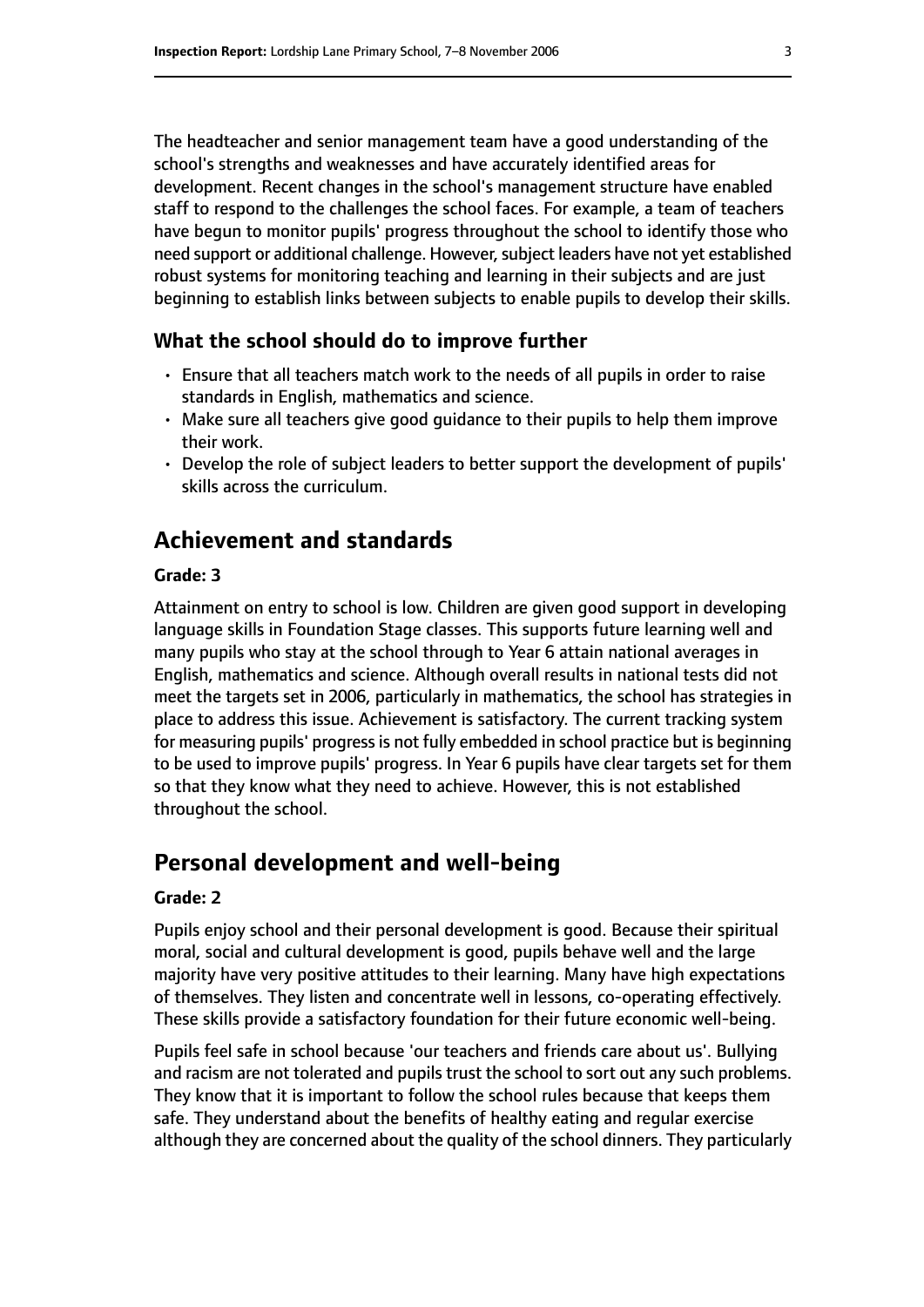enjoy their swimming lessons and the success of the football team. They are enthusiastic about the good range of educational and recreational visits and comment on how the celebration of religious festivals is fun and helps them to understand other ways of life. Through the school council and the buddy system pupils contribute well to the quality of the school community. They have a strong commitment to improving school life. The excellent choir perform for the benefit of parents and the wider community.

# **Quality of provision**

#### **Teaching and learning**

#### **Grade: 3**

Teaching and learning are satisfactory overall with some strengths. In the Foundation Stage teaching is good, enabling children to improve their language development and this has a powerful effect on promoting knowledge and understanding in other areas of learning. In the rest of the school teaching is satisfactory. Relationships between pupils and adults are good and provide a good basis for learning. Teachers have good subject knowledge and effective strategies to maintain pupils' interest and enthusiasm for learning. The behaviour of pupils is good and classrooms are well managed. Pupils with learning disabilities and those who have recently joined the school receive good support. All teachers model language well and make sure pupils with little English understand what they say. The quality of marking is variable. On too many occasions bland statements fail to indicate how pupils can improve their work. Teachers do not always adapt their planning sufficiently to meet the diverse needs of their pupils to help them achieve more.

#### **Curriculum and other activities**

#### **Grade: 3**

The school's curriculum is satisfactory. It is currently undergoing revision and much has been done to make it relevant to the pupils. The school recognises that their work is far from complete. There need to be stronger links between subjects, for example, to enable pupils to use their skills across the curriculum. The school enjoys a good reputation for its provision in music and physical education. Themed weeks, for example in physical education, provide an insight into other sporting activities when practitioners from other settings demonstrate their skills. There is a good range of well-attended extra curricular activities that include sport, music and computer clubs. A breakfast club supports pupils' social and educational development and parents are delighted with this provision. Pupils enjoy opportunities to explore outside the school environment and educational visits, for example to Wales in Year 6, are popular and provide a valuable source to broaden their awareness of differences in environments. Healthy and safe lifestyles are promoted effectively. Pupils are prepared well for transfer to secondary school.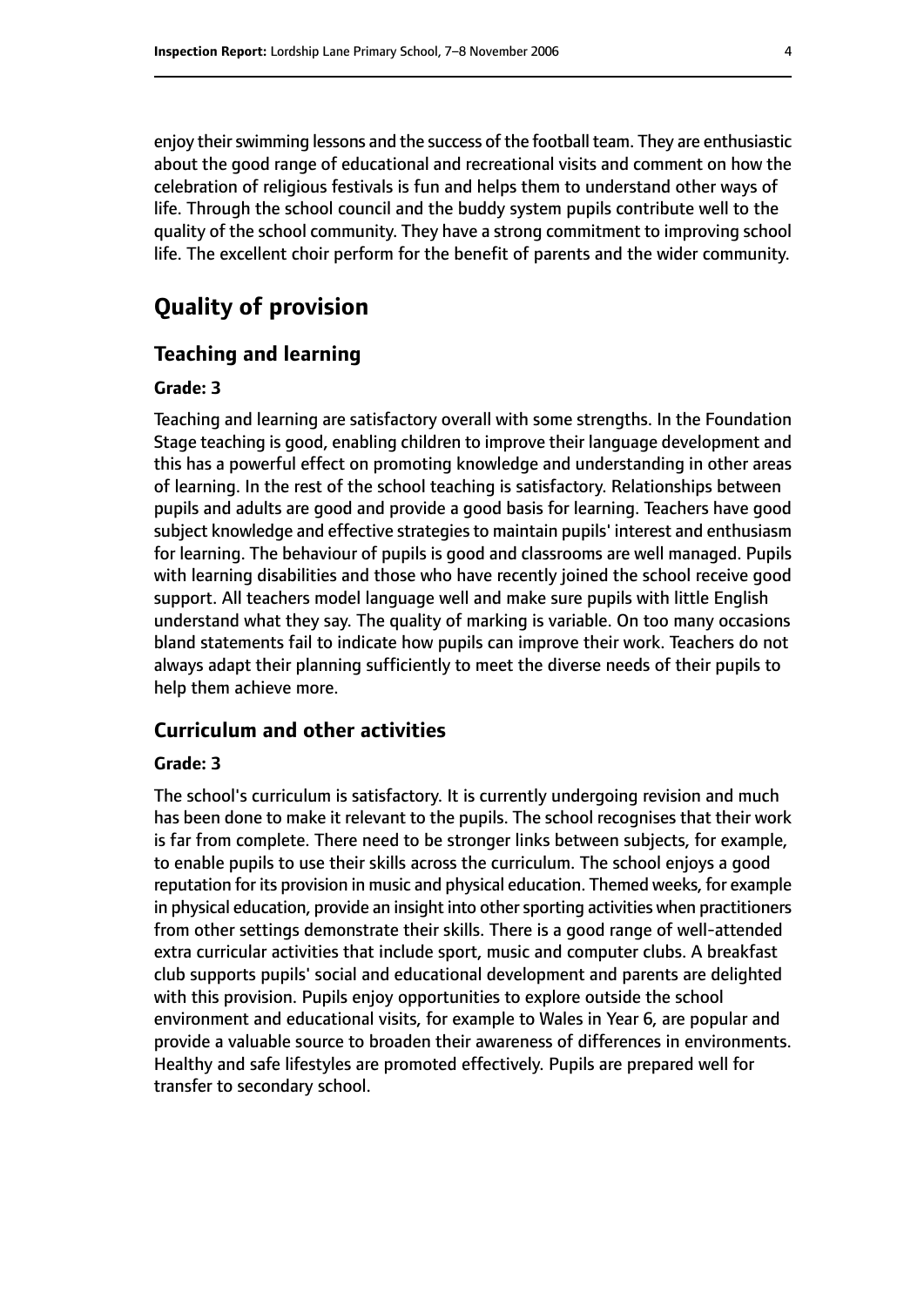#### **Care, guidance and support**

#### **Grade: 2**

Pastoral support is particularly strong whilst academic support, although satisfactory overall, is growing in strength. This results from the tracking systems that are beginning to measure progress effectively. Pupils with learning difficulties and disabilities receive good levels of support and those learning English receive the support needed. Older pupils understand what they need to do to improve but marking does not always support pupils as well as it could. A consistent approach to managing behaviour supports pupils well so behaviour is good. All procedures to ensure pupils' safety are fully in place. Rigorous measures to improve attendance have resulted in a steady reduction in absence. The school works closely with the secondary school to which most pupils transfer. The school works well with a wide range of outside helpers.

# **Leadership and management**

#### **Grade: 3**

Leadership and management are satisfactory. The recent restructuring of leadership and management to make the most of teachers' strengths has had a positive impact on the rigour of school systems. The senior management's monitoring of teaching has resulted in some changes across the year groups to ensure that teachers use their skills to the best effect. Leaders accurately identify weaknesses in teaching and provision and are taking steps to address them. Although subject leaders have had limited opportunities to develop their monitoring roles they have an accurate understanding of how the curriculum needs to be developed. This is a school with a good capacity for improvement. The measures put in place by the headteacher since she was appointed two years ago are beginning to have a positive impact on pupils' learning. The staff are committed to school improvement and plans for development are relevant and manageable. Although the Chair of Governors is very knowledgeable and is able to challenge initiatives and outcomes, the Governing Body is undersubscribed and the school struggles to recruit new parents. One parent says 'There is little information about what the governors do.'

Resources are well managed. The school seeks every opportunity to generate funds but has a tight budget. Spending is prioritised to meet pupils' needs and the school makes sensible decisions about staff training priorities.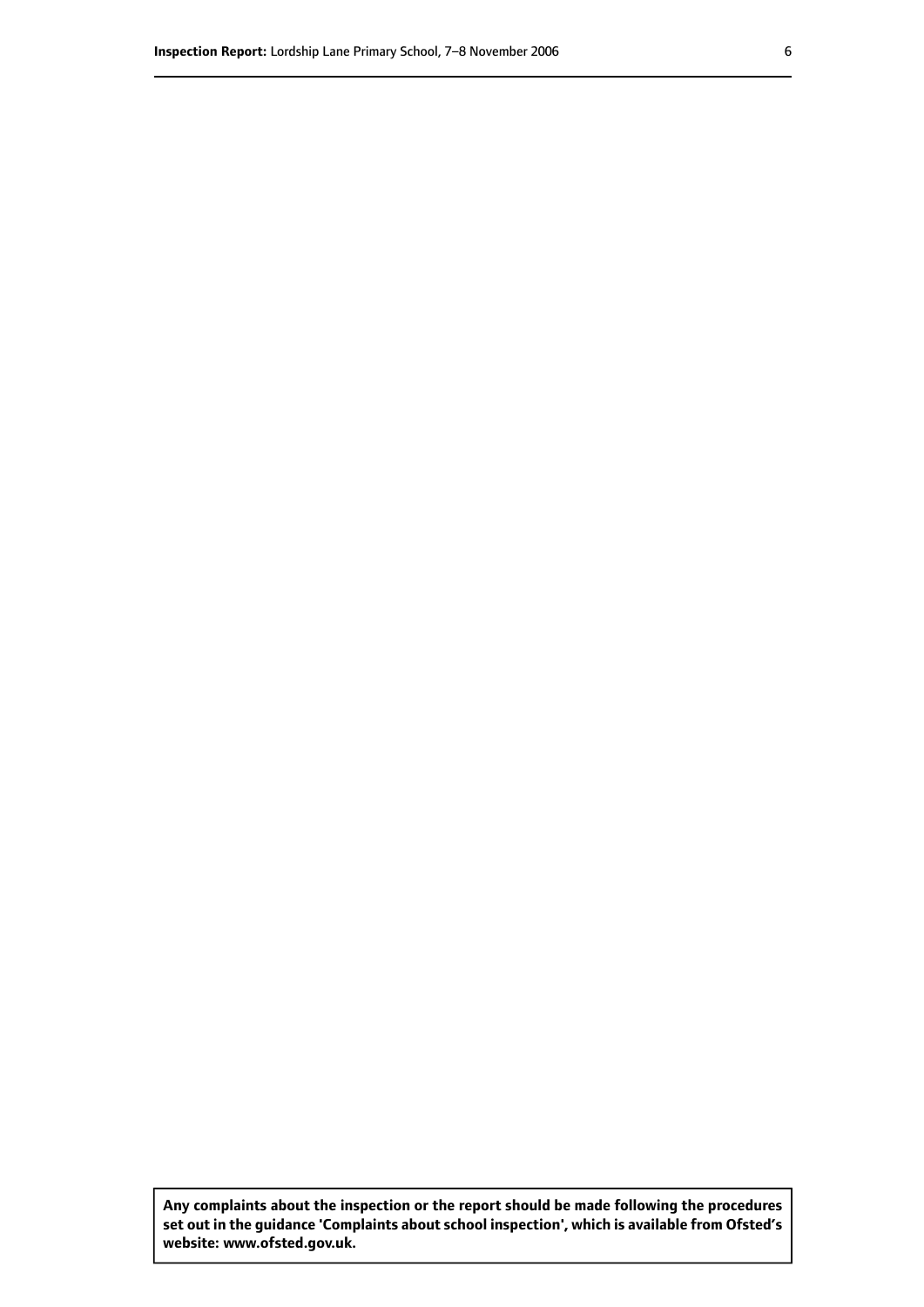# **Inspection judgements**

| Key to judgements: grade 1 is outstanding, grade 2 good, grade 3 satisfactory, and grade 4 | <b>School</b>  |
|--------------------------------------------------------------------------------------------|----------------|
| inadeauate                                                                                 | <b>Overall</b> |

# **Overall effectiveness**

| How effective, efficient and inclusive is the provision of education, integrated<br>care and any extended services in meeting the needs of learners? |     |
|------------------------------------------------------------------------------------------------------------------------------------------------------|-----|
| How well does the school work in partnership with others to promote learners'<br>well-being?                                                         |     |
| The quality and standards in the Foundation Stage                                                                                                    |     |
| The effectiveness of the school's self-evaluation                                                                                                    |     |
| The capacity to make any necessary improvements                                                                                                      |     |
| Effective steps have been taken to promote improvement since the last<br>inspection                                                                  | Yes |

# **Achievement and standards**

| How well do learners achieve?                                                                               |  |
|-------------------------------------------------------------------------------------------------------------|--|
| The standards <sup>1</sup> reached by learners                                                              |  |
| How well learners make progress, taking account of any significant variations between<br>groups of learners |  |
| How well learners with learning difficulties and disabilities make progress                                 |  |

# **Personal development and well-being**

| How good is the overall personal development and well-being of the<br>learners?                                  |  |
|------------------------------------------------------------------------------------------------------------------|--|
| The extent of learners' spiritual, moral, social and cultural development                                        |  |
| The behaviour of learners                                                                                        |  |
| The attendance of learners                                                                                       |  |
| How well learners enjoy their education                                                                          |  |
| The extent to which learners adopt safe practices                                                                |  |
| The extent to which learners adopt healthy lifestyles                                                            |  |
| The extent to which learners make a positive contribution to the community                                       |  |
| How well learners develop workplace and other skills that will contribute to<br>their future economic well-being |  |

# **The quality of provision**

| $\Box$ How effective are teaching and learning in meeting the full range of the $\Box$<br>  learners' needs?        |  |
|---------------------------------------------------------------------------------------------------------------------|--|
| $\mid$ How well do the curriculum and other activities meet the range of needs<br>$\mid$ and interests of learners? |  |
| How well are learners cared for, guided and supported?                                                              |  |

 $^1$  Grade 1 - Exceptionally and consistently high; Grade 2 - Generally above average with none significantly below average; Grade 3 - Broadly average to below average; Grade 4 - Exceptionally low.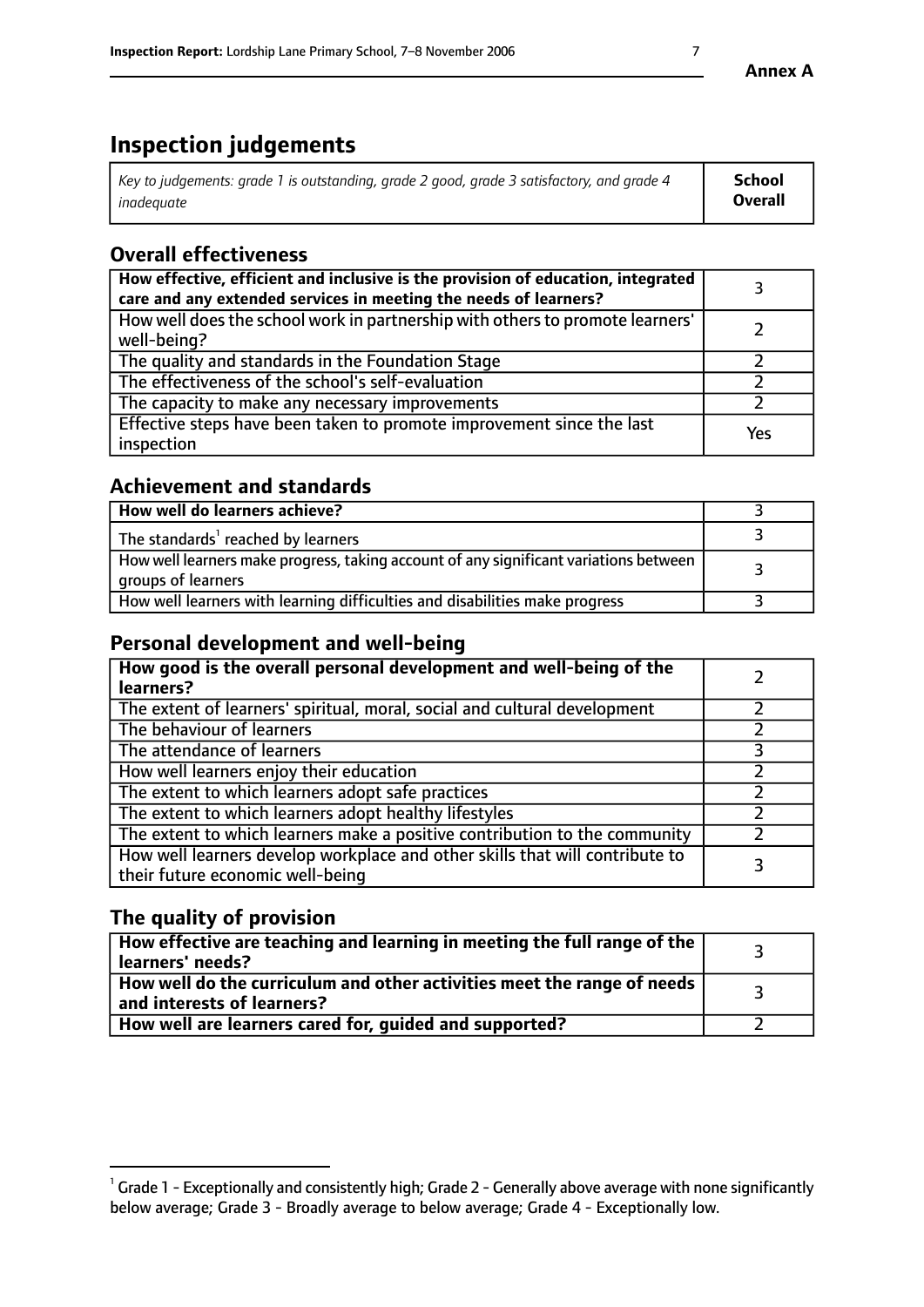# **Leadership and management**

| How effective are leadership and management in raising achievement<br>and supporting all learners?                                              |               |
|-------------------------------------------------------------------------------------------------------------------------------------------------|---------------|
| How effectively leaders and managers at all levels set clear direction leading<br>to improvement and promote high quality of care and education |               |
| How effectively performance is monitored, evaluated and improved to meet<br>challenging targets                                                 | 3             |
| How well equality of opportunity is promoted and discrimination tackled so<br>that all learners achieve as well as they can                     | 3             |
| How effectively and efficiently resources, including staff, are deployed to<br>achieve value for money                                          | $\mathcal{P}$ |
| The extent to which governors and other supervisory boards discharge their<br>responsibilities                                                  | 3             |
| Do procedures for safequarding learners meet current government<br>requirements?                                                                | Yes           |
| Does this school require special measures?                                                                                                      | No            |
| Does this school require a notice to improve?                                                                                                   | <b>No</b>     |